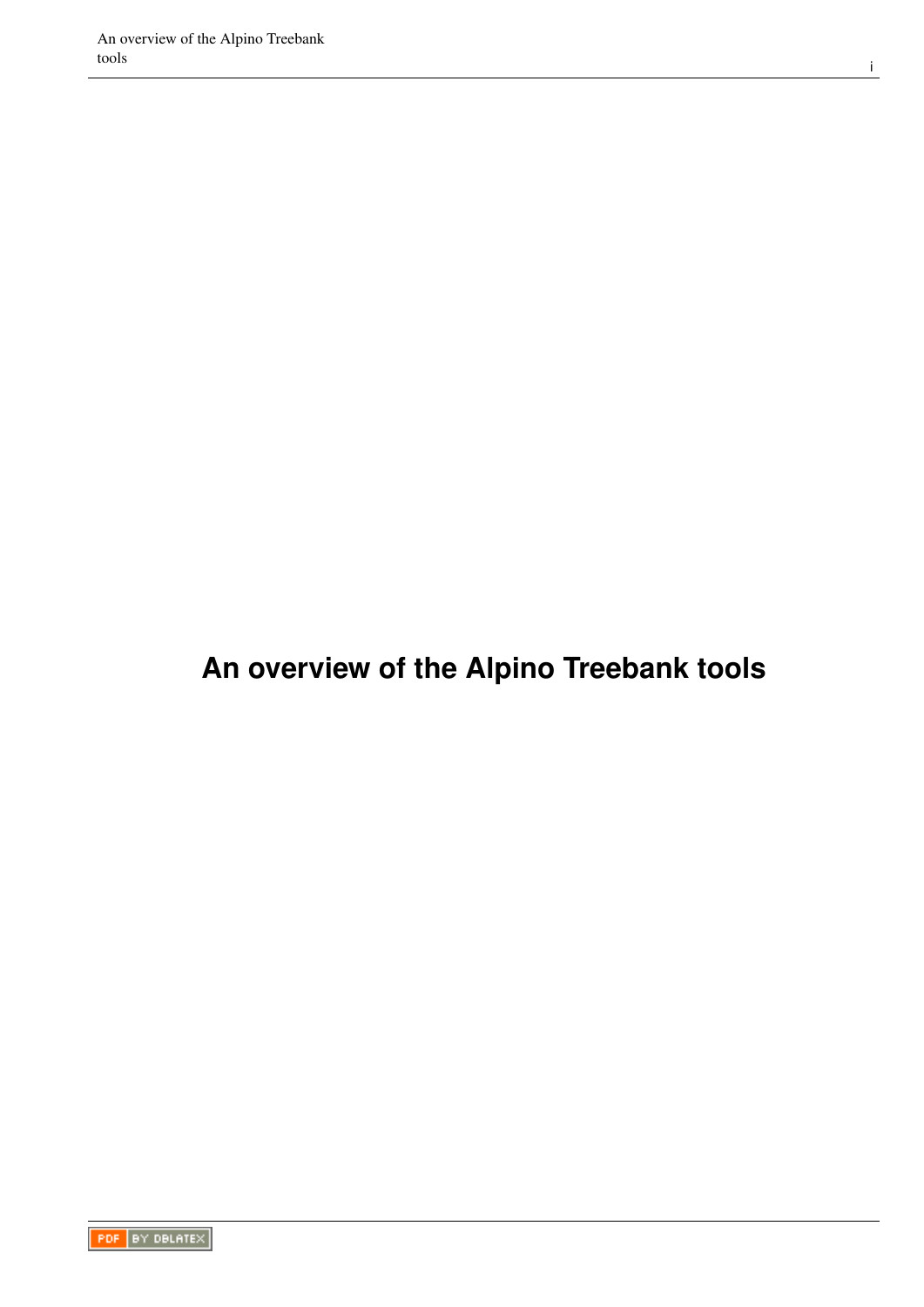#### **REVISION HISTORY**

| <b>NUMBER</b> | <b>DATE</b> | <b>DESCRIPTION</b> | <b>NAME</b> |
|---------------|-------------|--------------------|-------------|
|               |             |                    |             |
|               |             |                    |             |
|               |             |                    |             |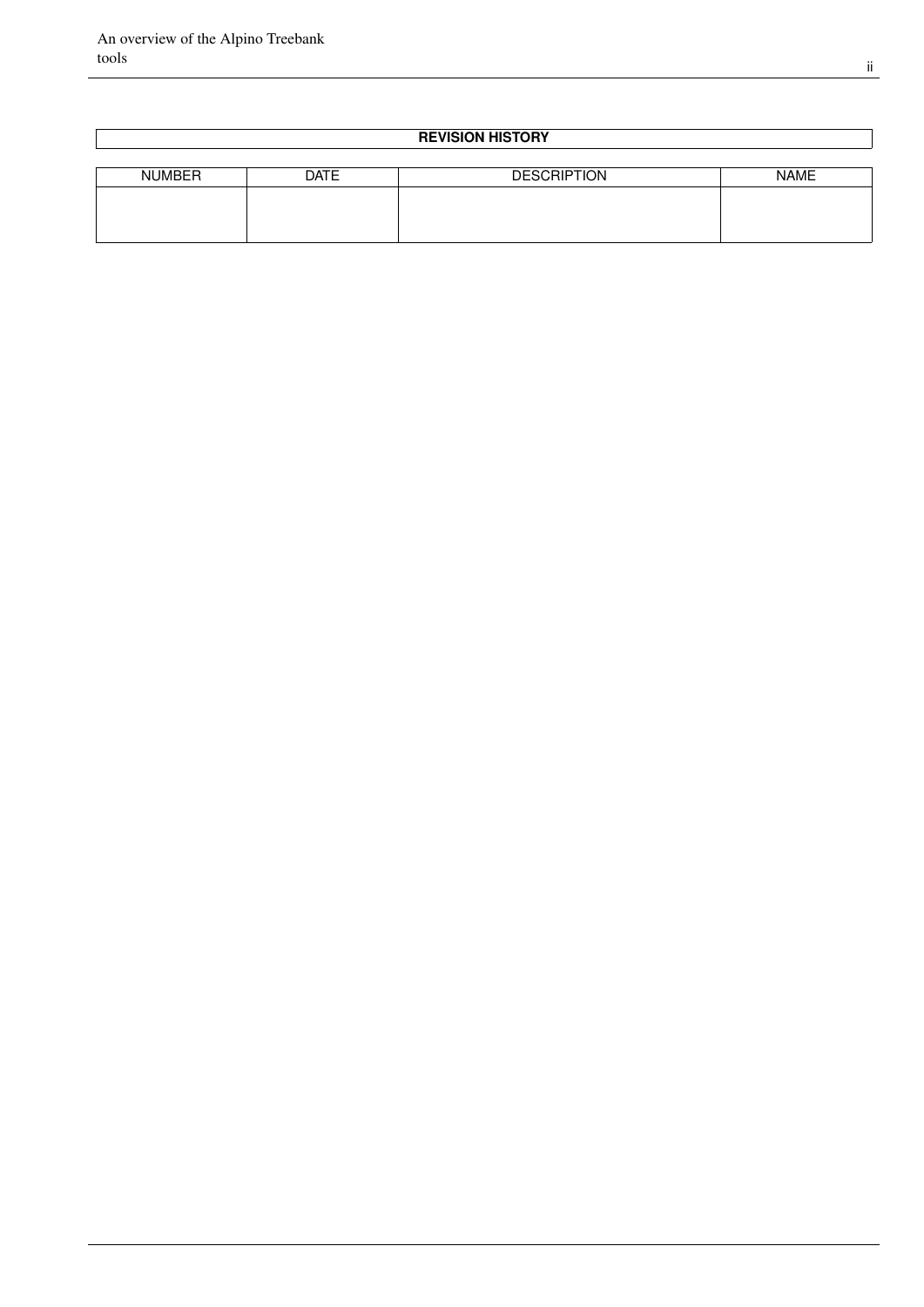# **Contents**

| 1              | <b>Introduction</b>                                             | 1              |
|----------------|-----------------------------------------------------------------|----------------|
| $\overline{2}$ | <b>DTSearch: find dependency structures using XPath queries</b> | $\overline{2}$ |
|                | 2.1                                                             | 2              |
| 3              | <b>DTView: graphical display of dependency structures</b>       | 6              |
|                | <b>3.1</b>                                                      | 6              |
|                | 3.2                                                             | 7              |
| 4              | <b>DTXslt: Running stylesheets on a corpus</b>                  | 8              |
| 5              | <b>DTTred: Editing dependency structures with TrEd</b>          | 9              |
| 6              | <b>DTEdit: Editing dependency structures with Thistle</b>       | 10             |
| 7              | <b>ACT: Managing Compact Corpora</b>                            | 11             |
|                | 7.1                                                             |                |
|                | 7.1.1                                                           |                |
|                | 7.1.2                                                           |                |
|                | 7.2                                                             |                |
|                | 7.2.1                                                           |                |
|                | 7.3                                                             |                |
| 8              | <b>DTList:</b> Listing the contents of a compact corpus         | 14             |
| 9              | <b>DTGrep: grep in dependency structures</b>                    | 15             |
|                | 10 DTGet: Write dependency structure to standard output         | 16             |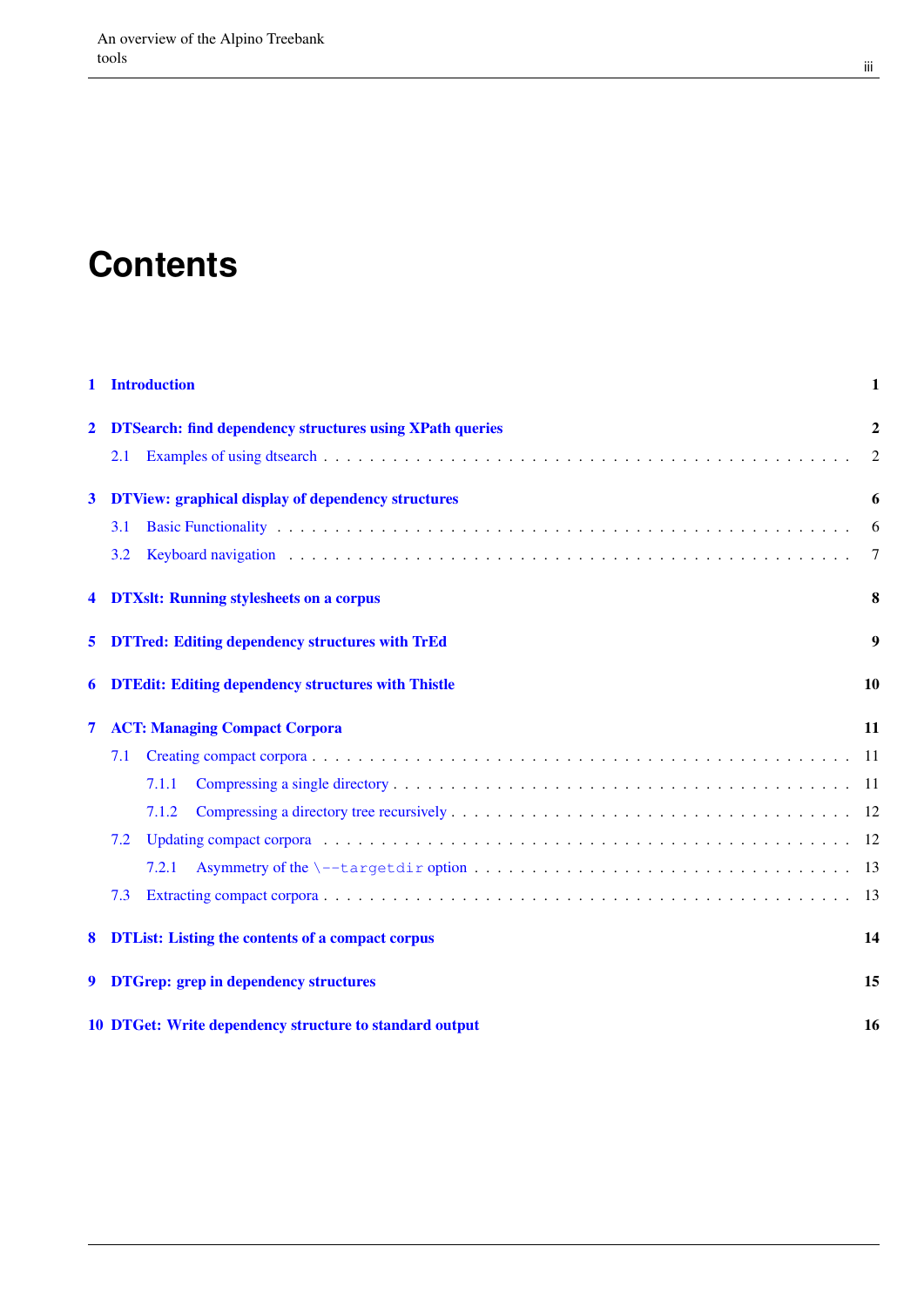# <span id="page-3-0"></span>**Introduction**

In this document the various tools of the Alpino Treebank will be discussed. These tools include:

#### dtsearch

find dependency structures using XPath queries

#### dtview

display dependency structures

#### dtedit

edit dependency structures with Thistle (obsolete)

#### dttred

edit dependency structures with TrEd

#### dtxslt

apply style sheet to dependency structures

Most of the Alpino Treebank tools support two types of annotated corpora. In the simple case, each dependency structure is represented by a single XML file. In addition, the tools support so-called *compact* annotated corpora, in which collections of XML files are concatenated and compressed. The following tools are relevant for compact corpora in particular:

#### act

construct/extract compact annotated corpora

#### dtlist

list file names of dependency structures

#### dtgrep

search in dependency structures with grep

#### dtget

write the specified dependency structure to standard output

Some tools are not yet documented:

#### mg m search

use dtsearch on set of dependency structures returned by an MG query

#### wrappers and libraries for xquery

tools to apply Xquery to Alpino dependency structures (normal and compact)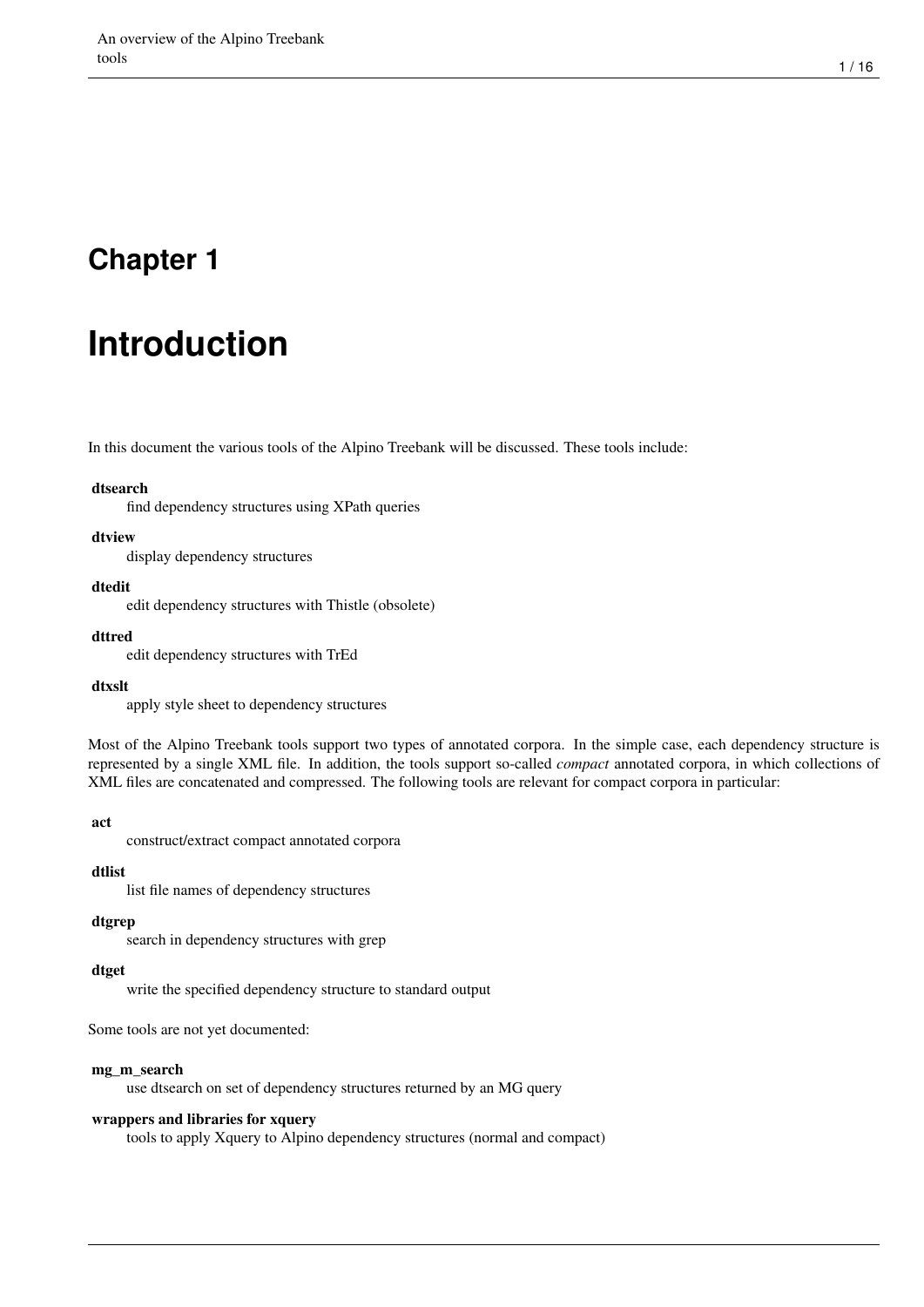# <span id="page-4-0"></span>**DTSearch: find dependency structures using XPath queries**

Use dtsearch to search the corpus. dtsearch uses XPath expressions for querying.

A basic example is:

\$ dtsearch -v '//node[@cat="pp"]' /path/to/corpus

By using the  $-v$  option dtsearch will display the files that match the query using [dtview.](#page-8-2) In this case, the XPath expression matches with any dependency structure which contains a node with category *pp*.

DTSearch will process directories recursively.

The usage information lists the possible output methods:

```
usage: dtsearch [options] <[-q] QUERY> <files, directories, ...>
options:
 -qQUERY, -eQUERY, --query=QUERY, --expr=QUERY
                     XPath expression to search for
 -1, --statistics print stats for values of rel, cat, pos labels in
                      matching nodes
 -r, --root-labels print stats for values of root label in matching nodes
 -s, --bracketed-sentence
                      show sentences with matching phrases
 -c, --matching-constituents
                     show matching constituents only, not the full sentence.
 -d, -v, --dtview show matches using dtview.
 --stdin read file arguments from stdin. Any non-option
                      arguments on the commandline will be ignored.
 -h, --help show this help message and exit
```
When no output method is selected dtsearch will print the filename.

#### <span id="page-4-1"></span>**2.1 Examples of using dtsearch**

In order to be able to specify relevant XPath queries, it is neccessary to know a little bit about the way in which dependency structures are encoded in XML. This encoding is rather straightforward. Nodes in the dependency structure are encoded by a recursive XML element *node*. Nodes contain a variety of attributes. The most important attributes are:

#### cat

The category of the node (only for non-leaves)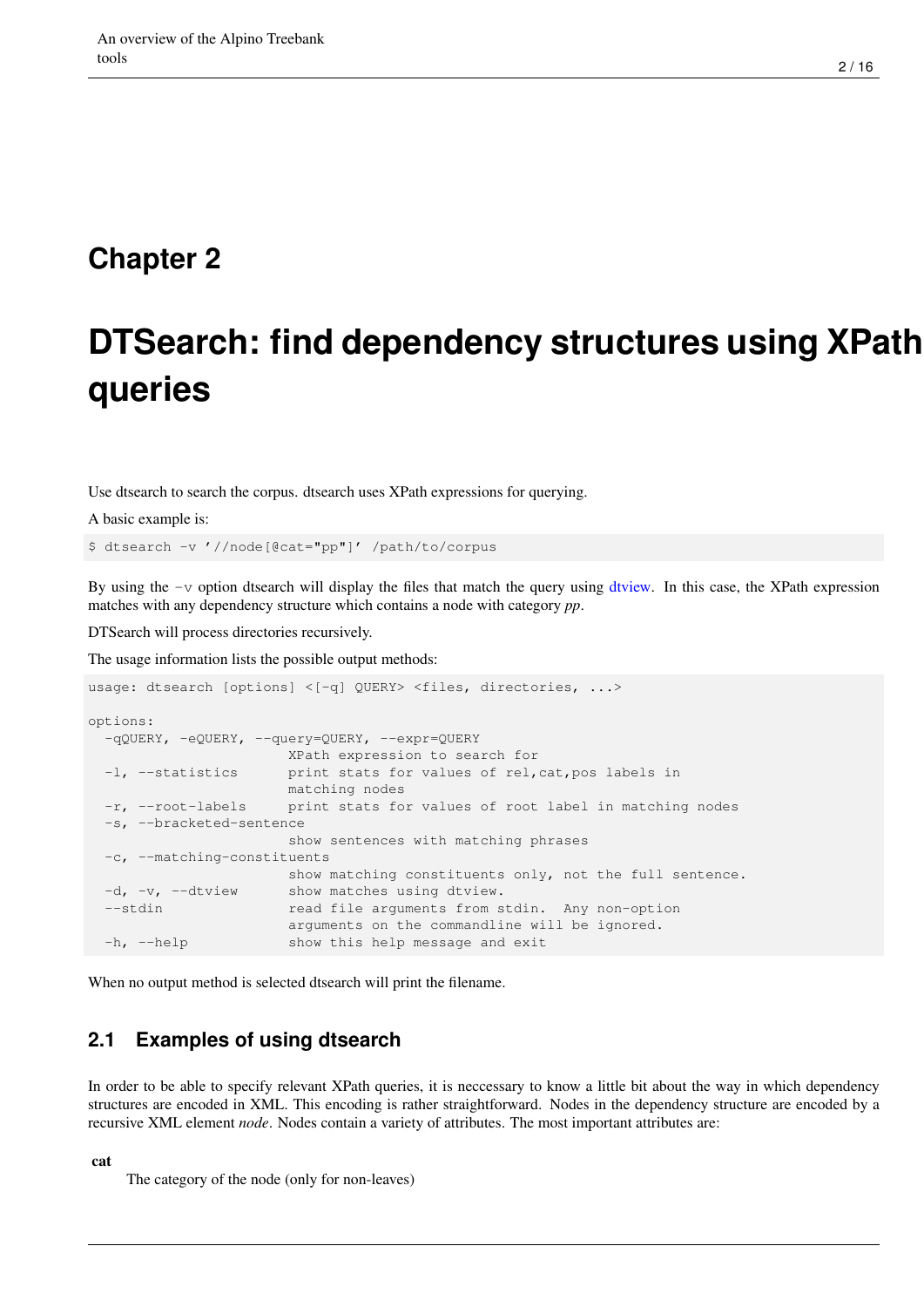#### pos

The POS-tag of the node (only for leaves)

#### begin

The begin position of the node

#### end

The end position of the node

#### rel

The dependency relation

root

The root form of the node (leaves)

#### word

The surface form of the node (leaves)

#### index

The index of the node (for *secondary edges* or reentrancies)

There are more attributes, but these are the most important ones.

The following query lists all dependency structures which contain a subject node which itself contains a node with the root form *man*. Because of the -s option, all matching sentences are displayed, where the matched part of the sentence is given in square brackets.

```
$ dtsearch -s '//node[@rel="su" and node[@root="man"]]' g_suite
```

```
g_suite/192.xml [de man] zou op zijn te bellen
g_suite/193.xml [de man] zou zijn op te bellen
g_suite/194.xml dat [de man] zou zijn op te bellen
g_suite/195.xml dat [de man] zou op zijn te bellen
g_suite/196.xml dat [de man] op te bellen zou zijn
g_suite/298.xml [de man] is bang dat hij naar huis moet
g_suite/518.xml [de man] werd in de rede gevallen
```
Further examples are perhaps hard to understand without some knowledge of XPath. There are various tutorials and reference manuals for XPath available on the web. See for example: [What is XPath?](http://en.wikipedia.org/wiki/XPath)

List all sentences containing a "krijgen-passive" in the h\_suite treebank:

```
$ dtsearch -s '//node[ node[@rel="hd" and @root="krijq"] and \
    node[@rel="su"]/@index=node[@rel="vc"]/node[@rel="obj2"]/@index ]' h_suite
h_suite/277.xml Ik krijg doorbetaald
h_suite/296.xml hij krijgt een microfoon onder de neus geduwd
h_suite/300.xml De ontslagen medewerkers krijgen tot 1 januari 2004 doorbetaald
h_suite/301.xml De ontslagen medewerkers krijgen hun salaris tot 1 januari 2004 doorbetaald
h_suite/306.xml Hij krijgt betaald voor zijn adviezen
h_suite/307.xml Hij krijgt een fortuin betaald voor zijn adviezen
h_suite/556.xml Je kreeg met de paplepel ingegoten dat je beleefd moest zijn
```
Sometimes it is convenient to get the matched portion of the sentence and nothing more. This is accomplished with the  $-c$ option. For instance, the following finds determiner phrases which contain an adverb as a daughter node.

```
$ dtsearch -c '//node[@cat="detp" and node[@pos="adv"]]' leuven_yellow_pages
leuven_yellow_pages/244.xml iets meer dan bij ons
leuven_yellow_pages/275.xml wat meer
leuven_yellow_pages/276.xml zoveel meer
```
Quantitative information can be obtained with the  $-1$  option. For instance, this query finds which relations occur as sisters to the *tag* relation: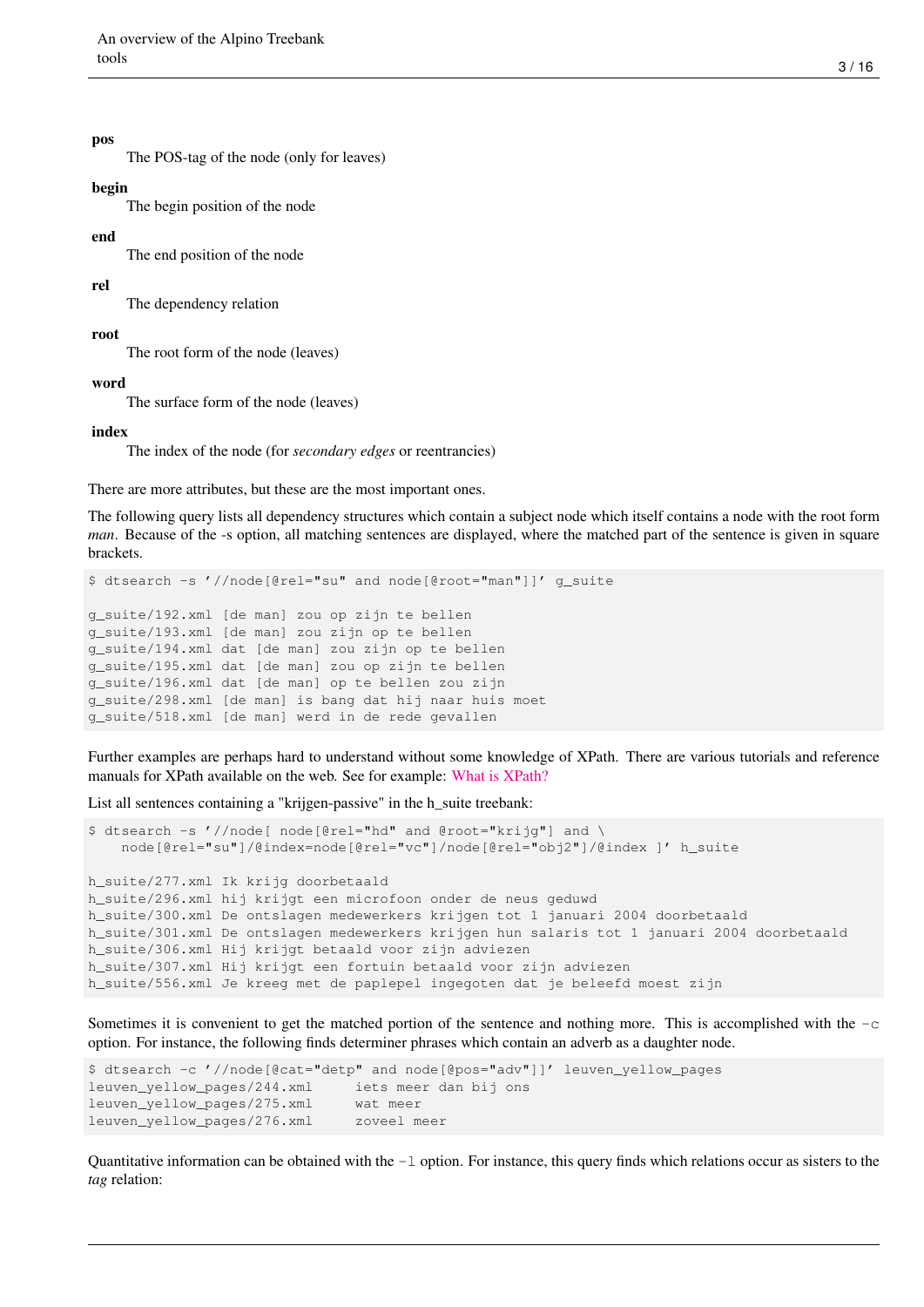```
$ dtsearch -l '//node[ ../node[ @rel="tag"]]' cdb
rel:
     295 tag
     291 nucl
cat:
     228 smain
     104 sv1
      56 pp
      40 du
      30 conj
      27 ssub
      12 mwu
      10 np
       4 whq
       1 inf
       1 detp
       1 cp
       1 ap
pos:
      28 adv
      20 tag
       8 noun
       8 adj
       3 verb
       3 num
       1 comp
```
More examples, for the interested reader to try out:

Find topicalized secondary objects with category NP:

```
$ dtsearch -v '//node[../@cat="smain" and @rel="obj2" and \
                not(@cat="ppp") and @begin = ../@begin'
```
Find occurrences of extraposition of comparatives out of topicicalized constituents:

```
$ dtsearch -v '//node[@cat="smain" and node[node[@rel="obcomp"]/@end\
               > ../node[@rel="hd"]/@begin]/@begin = @begin]' .
```
It is also possible to search in the text of the sentence. To do this efficiently, we have developed mg\_m\_search, that should be used in such cases for very large treebanks. Searching for text can be done as follows:

\$ dtsearch -v 'contains(//sentence,"tot zo")' .

This works, because there is atmost one sentence element - the string value of a node set in XPath is defined as the string value of the first element of that node set.

In addition to "contains()" there are various other XPATH functions that are useful in this context, such as "starts-with()" and "matches()". The latter is used for regular expression matching in XPath 2 (currently not supported).

```
$ dtsearch '(//comment[. = "time_out" ] or //comment[. ="out_of_memory" ]' .
```
In this case, the query will also match in case there are multiple comments (these are indeed allowed).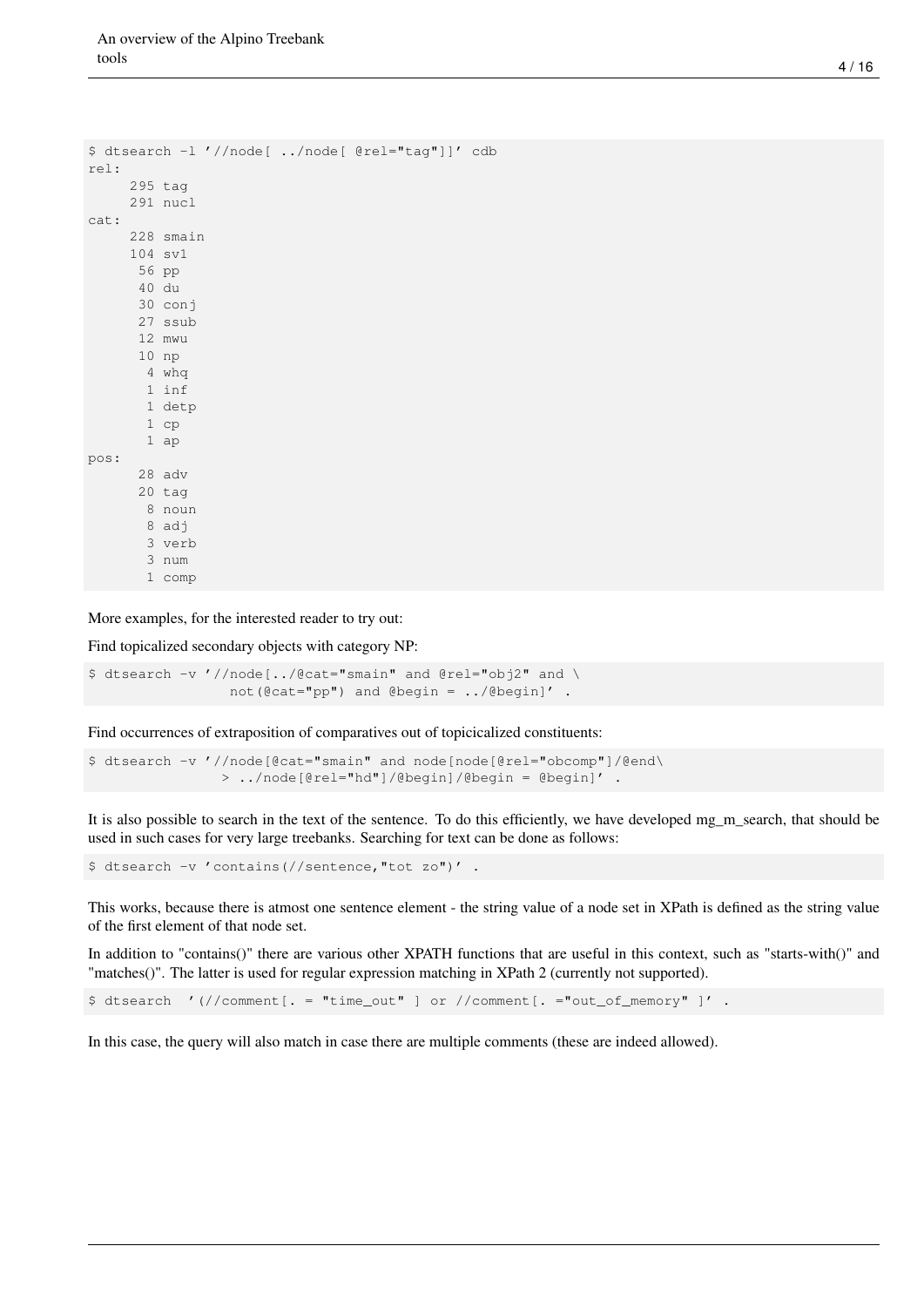#### **Beware of shell quoting**

Make sure you keep the shell (your command interpreter) from interpreting any special characters in the query. Use any of the following schemes:

```
dtsearch '//node[@cat="pp"]' ...
dtsearch "//node[@cat='pp']" ...
dtsearch "//node[@cat=\"pp\"]" ...
```
The first two are the most convenient ones to type.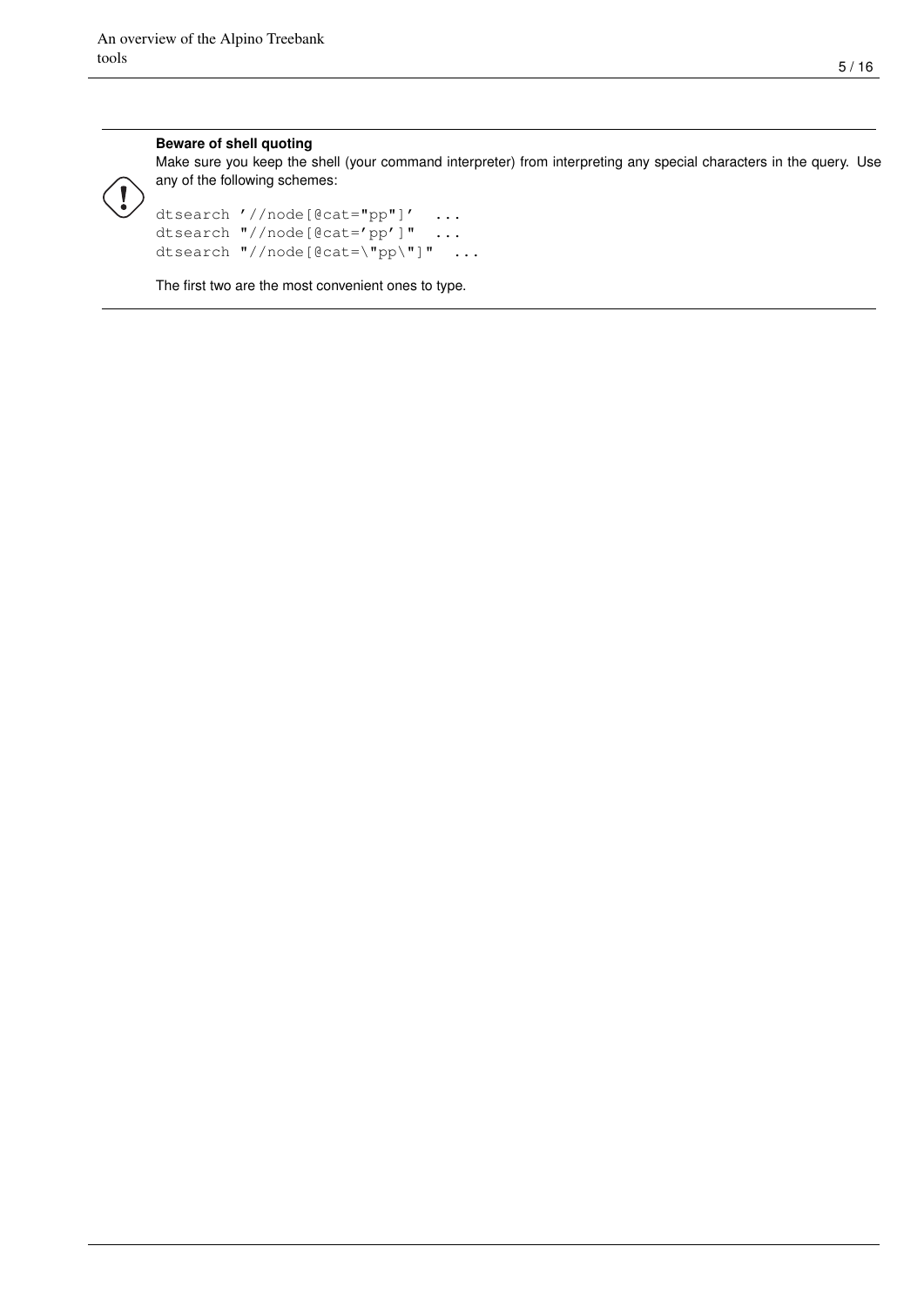# <span id="page-8-0"></span>**DTView: graphical display of dependency structures**

<span id="page-8-2"></span>Use dtview to visualize Alpino Dependency structures on your screen.

Screenshot of DTView vannoord/alp/Alpino/dtview.png vannoord/alp/Alpino/dtview.png Screenshot of DTView

#### <span id="page-8-1"></span>**3.1 Basic Functionality**

DTView can visualize dependency structures and highlight nodes that match an XPath expression. This expression can be specified on the commandline or in the text entry at the top of the window.

#### Apply

Apply the XPath expression for highlighting to the current tree. (This can also be achieved by pressing Enter in the text field)

#### Filelist

Toggle the visibility of the file list

#### Ext'd Attrs

Toggle the visibility of any extended attributes that might be present. In general trees that are not hand-corrected contain extra attributes.

#### Previous, Next

Go to the previous or next file in the file list.

#### Smaller, Bigger, Normal

Change the size of the displayed tree.

#### TrEd

Run the TrEd tree editor on the current file.

#### **Thistle**

Run the Thistle tree editor on the current file. (Obsolete, use TrEd instead)

#### Emacs

Run the Emacs text editor on the current file.

#### Open Selection

Your current X-selection is supposed to contain a file name. This file name is opened.

#### **Ouit**

Exit the viewer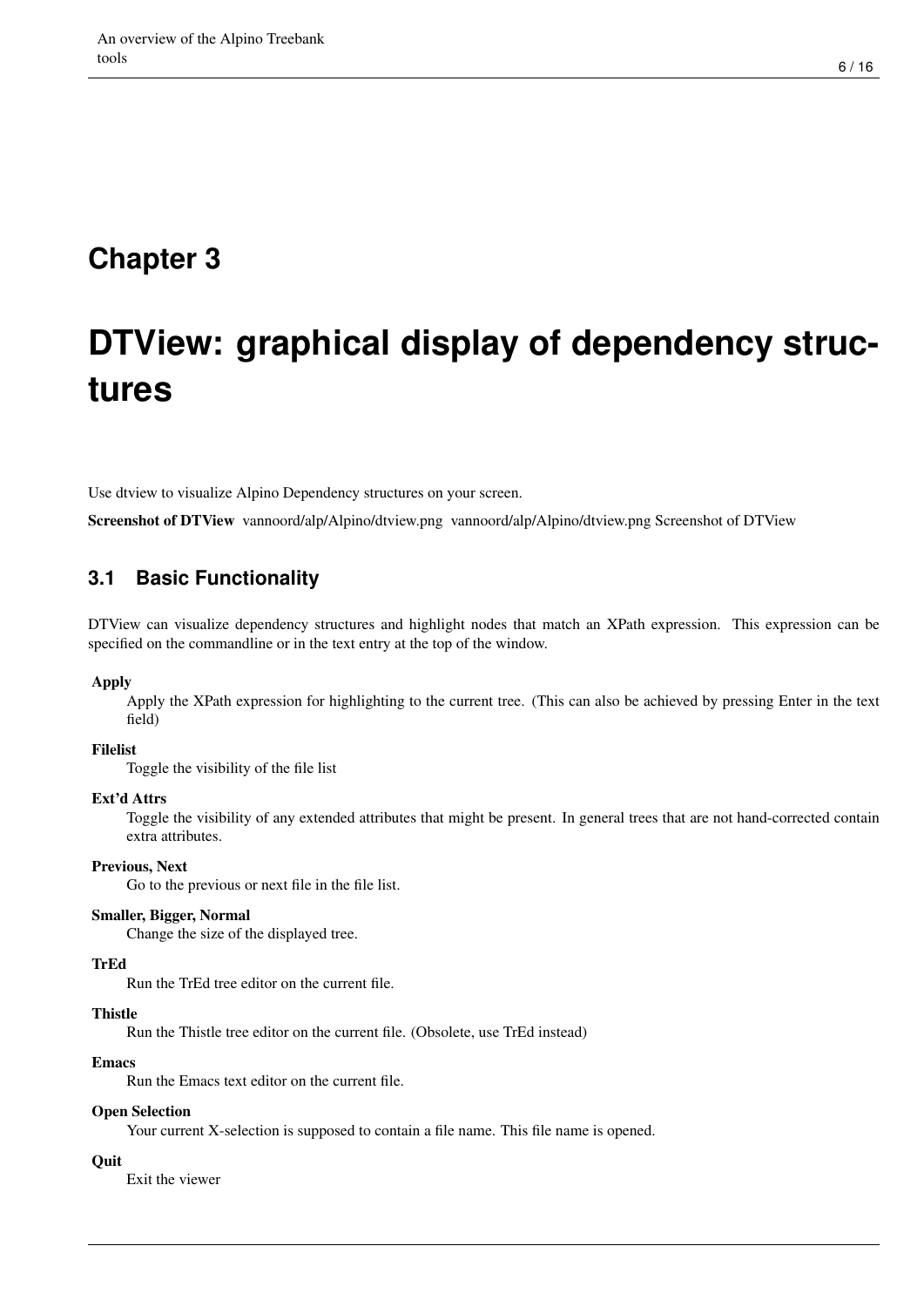### <span id="page-9-0"></span>**3.2 Keyboard navigation**

#### Table 3.1: Keyboard shortcuts for DTView

| Key(s)                  | <b>Description</b>         |
|-------------------------|----------------------------|
| Control-q               | exit                       |
| n, Page Down            | next file                  |
| $\overline{p, Page Up}$ | previous file              |
| $U_{p}$                 | scroll canvas              |
| Down                    | scroll canvas              |
| Left                    | scroll canvas              |
| Right                   | scroll canvas              |
| e                       | toggle Extended Attributes |
|                         | toggle Filelist            |
|                         | invoke TrEd editor         |
| Keypad_Add              | zoom in                    |
| Keypad_Subtract         | zoom out                   |
| Keypad_Multiply         | revert to original size    |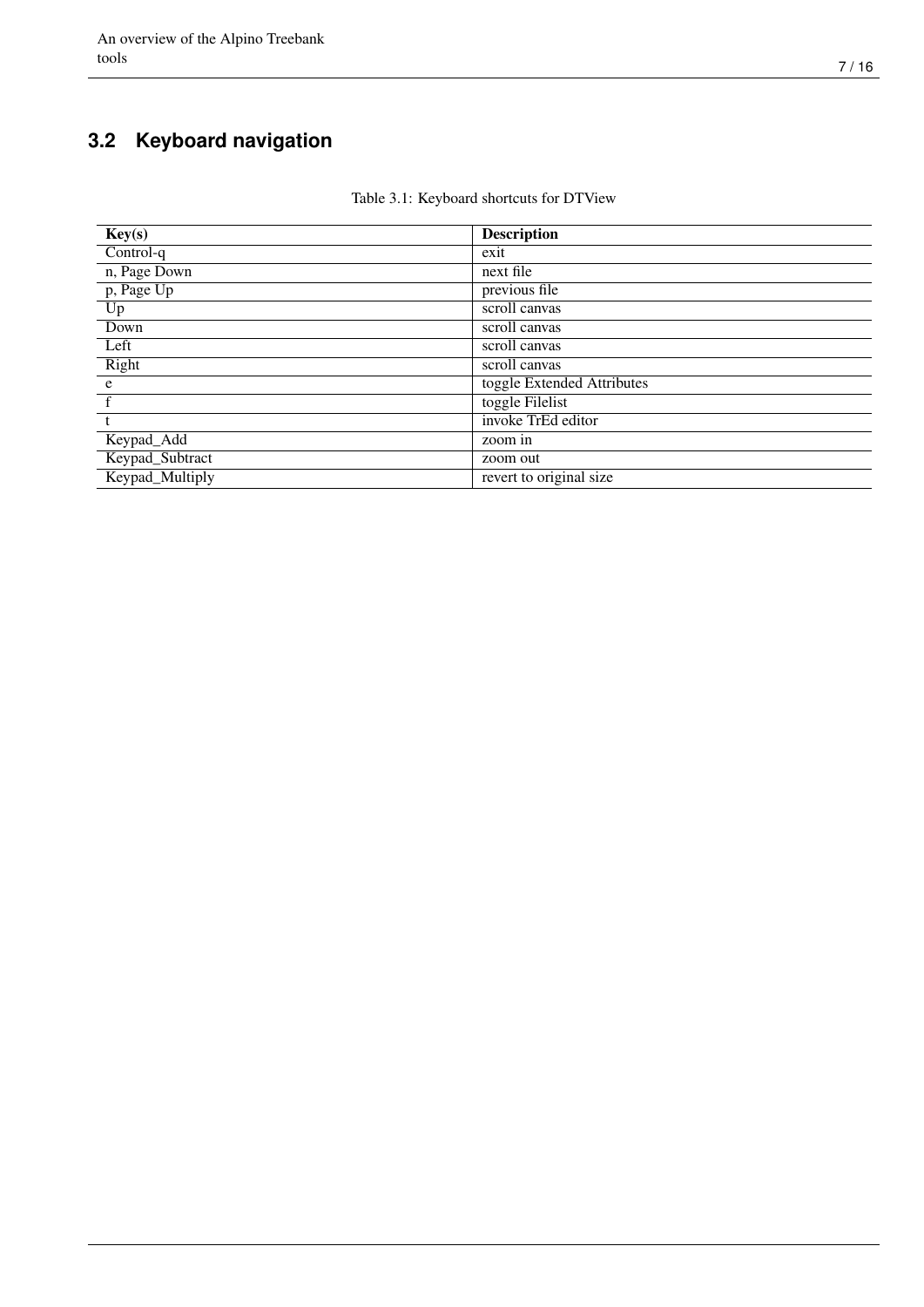## <span id="page-10-0"></span>**DTXslt: Running stylesheets on a corpus**

The dtxslt tool can be used in a similar fashion as programs such as *xsltproc* to apply a stylesheet to dependency structures.

| Usage: dtxslt [options] <files, directories,=""></files,> |                                              |
|-----------------------------------------------------------|----------------------------------------------|
| -s, --stylesheet=STYLESHEET                               | The styleheet to use for output.             |
| $-q$ , $-query=QUERY$                                     | XPath-expression to be used as query. The    |
|                                                           | expression should evaluate to a node set or  |
|                                                           | a boolean. With this option the stylesheet   |
|                                                           | is only applied to documents matching QUERY. |
| --param= <name>=<value></value></name>                    | Normal parameter for stylesheet              |
| --stringparam= <name>=<value></value></name>              | String-parameter for stylesheet              |
| $--$ stdin                                                | Read the arguments from standard input, one  |
|                                                           | argument per line. When this option is       |
|                                                           | used, any files or directories specified on  |
|                                                           | the command line will be discarded.          |
| $-r$ , $-recursively$                                     | Process the directory tree recursively       |
| Help options:                                             |                                              |
| $-?$ , $-\text{help}$                                     | Show this help message                       |
| $--usage$                                                 | Display brief usage message                  |
|                                                           |                                              |

#### An example:

\$ dtxslt -r -s stylesheets/print-sentence.xsl Machine/clef

This example applies the print-sentence.xsl stylesheet to every .xml file under Machine/clef. The -r flag ensures dtxslt will recursively walk through the directory structure looking for .xml files and compact corpora.

Look for examples of stylesheets in Alpino/TreebankTools/stylesheets. Another place that shows the use of stylesheets in the Alpino Treebank is the create-sanity-check-stylesheet.py script in the misc-scripts directory.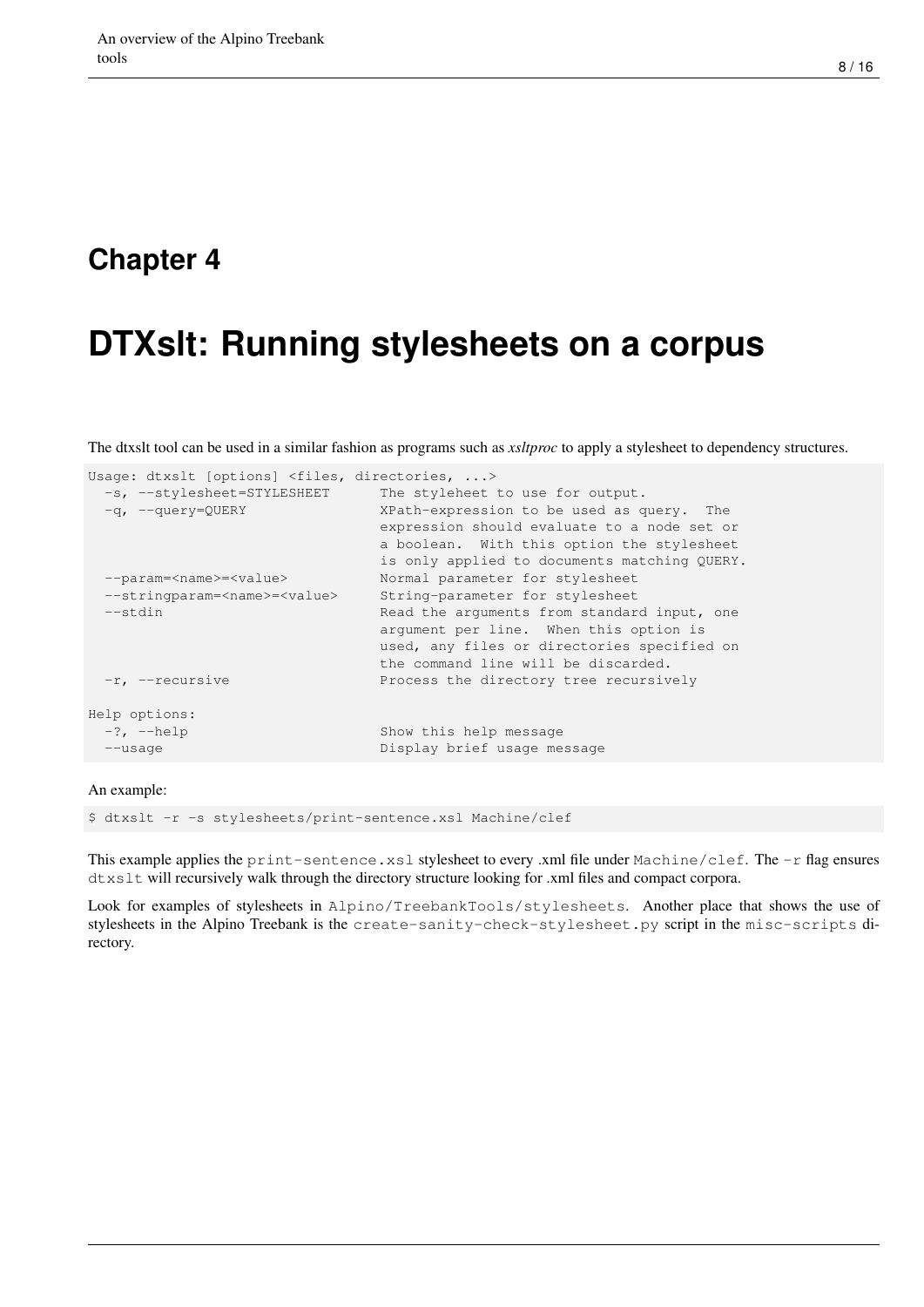# <span id="page-11-0"></span>**DTTred: Editing dependency structures with TrEd**

The dttred program is a simple script which starts the TrEd tree editor, with the appropriate settings for Alpino dependency structures. The program normally takes one or more arguments: the file names you want to edit.

Alpino-specific functionality can be found under the User-defined→Alpino menu.

[Documentation for TrEd](http://ufal.mff.cuni.cz/~pajas/tred/)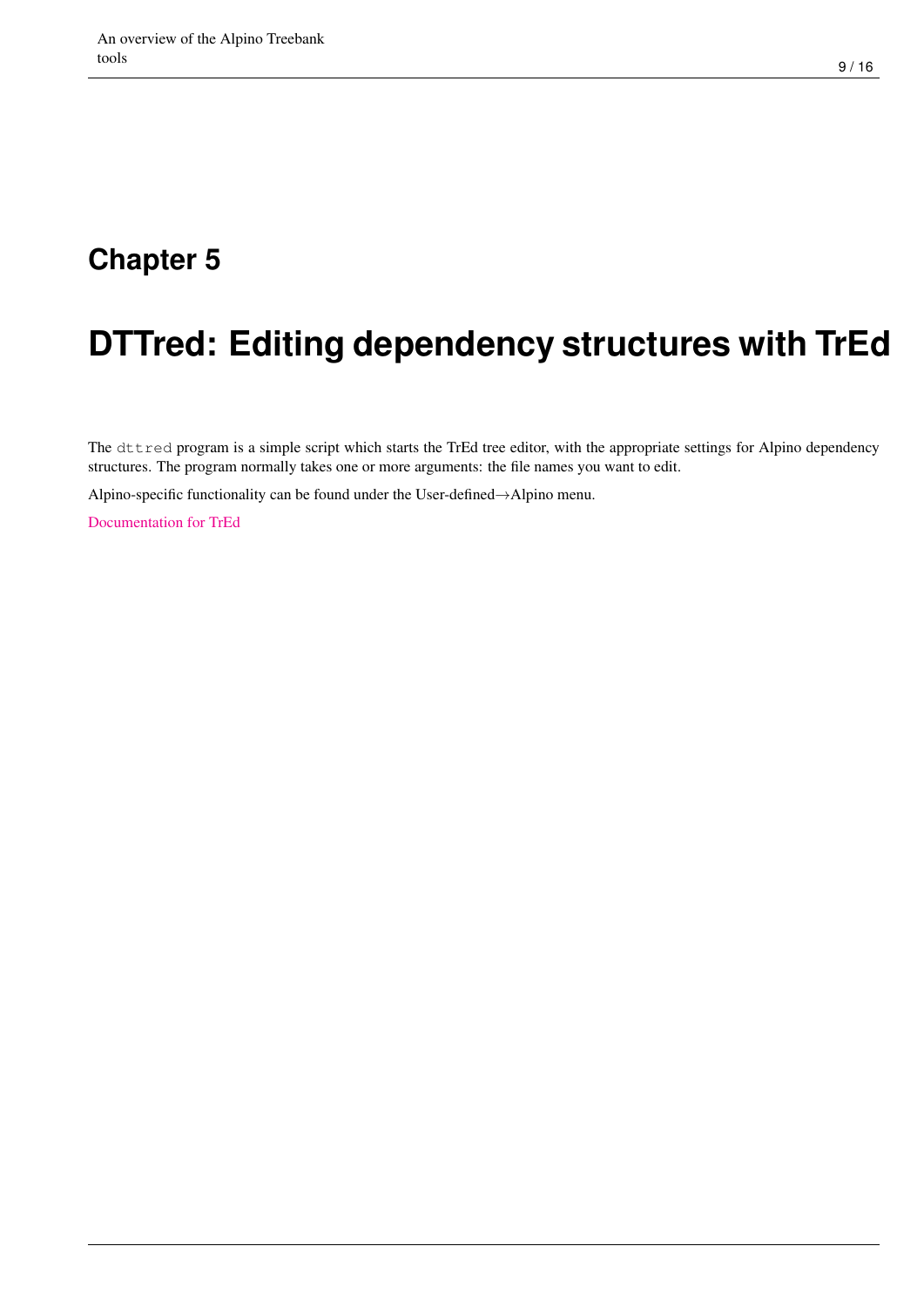# <span id="page-12-0"></span>**DTEdit: Editing dependency structures with Thistle**

The dtedit program is a simple script which starts the Thistle editor, with the appropriate settings for Alpino dependency structures. The program normally takes one or more arguments: the file names you want to edit.

Please use the documentation of Thistle in the local installation directory of Thistle on your machine.

DTEdit is now obsolete. Please use dttred instead.



#### **Compact annotated corpora are not supported by dtedit and dttred**

If you want to edit a dependency structure from a compact annotated corpus, you must first extract the file (using ACT), use dtedit or dttred, and then pack the file back into the archive (again using ACT).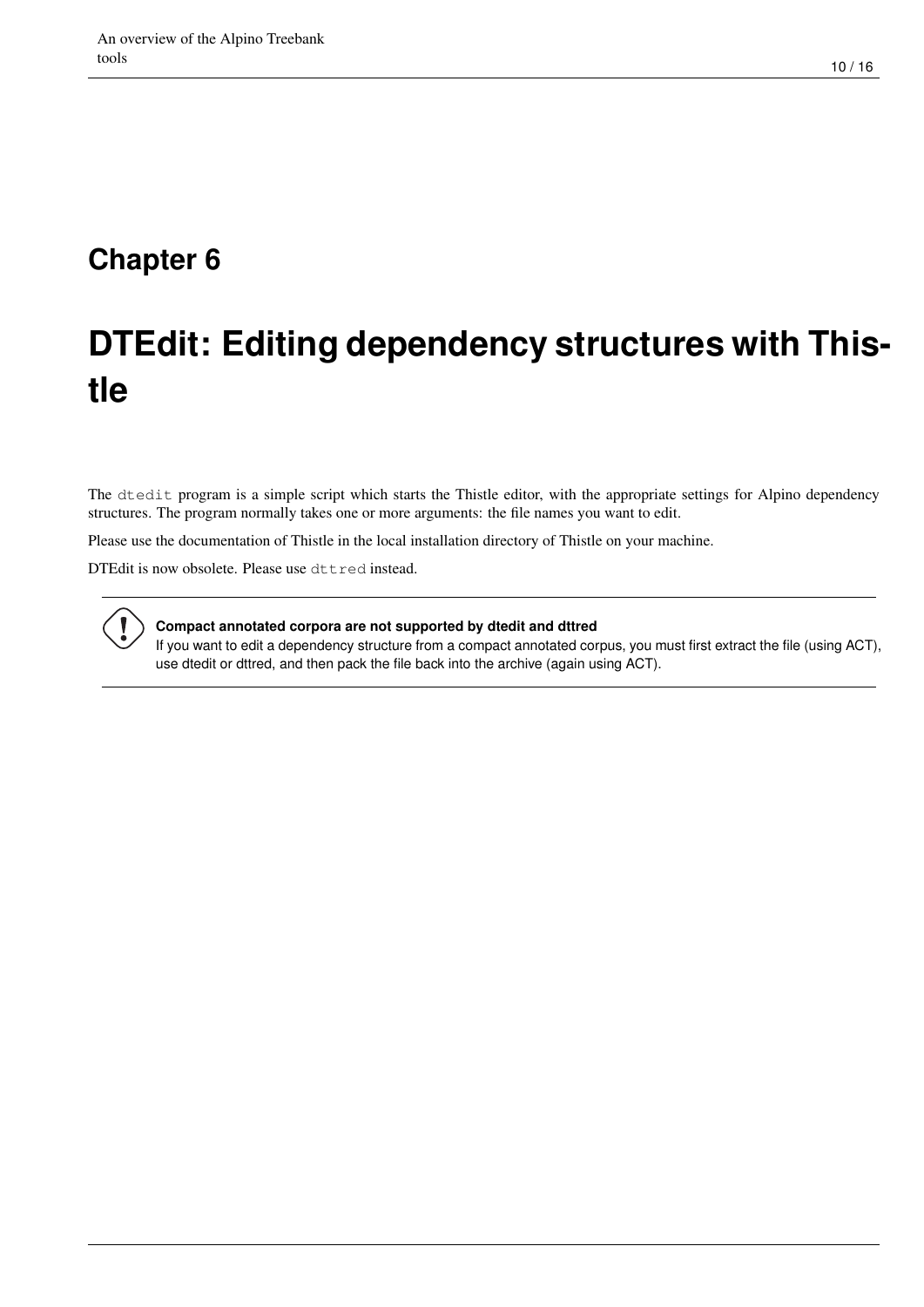# <span id="page-13-0"></span>**ACT: Managing Compact Corpora**

The Alpino corpora can be stored in what we call "Compact Corpora". They consist of two files per corpus: one file with the compressed data and a seperate file with the filename information. Together they're in a way similar to .zip files, but their compression ratio (because they typically consist of a lot of small files) is much better. The compression method is based on dictzip (see [www.dict.org\)](http://www.dict.org).

All of our tools work transparently on files in a normal directory structure and those in a compact corpus.

#### <span id="page-13-1"></span>**7.1 Creating compact corpora**

The tool to manage compact corpora is called act, which stands for Alpino Corpus Tool. From the act point of view, a corpus is a directory that contains .xml files.

#### <span id="page-13-2"></span>**7.1.1 Compressing a single directory**

Let's assume we have the following directory structure:

```
corpus_directory
|-- cdb
| - - 0. xml
|-1. \timesml
   | -- 1. xml~
   | -- 10.xml| |-- 100.xml
|-1000.\text{xml}... ...
| |-- 997.xml
| |-- 998.xml
| |-- 999.xml
|- |- CVS
  | | |-- Entries
| | |-- Repository
| | '-- Root
| '-- Makefile
'-- compact_corpora
```
We want to create a compact corpus for cdb in the compact\_corpora directory. Here are two ways to do this:

```
$ cd compact_corpora
$ act --create ../cdb
```
The same can be accomplished with: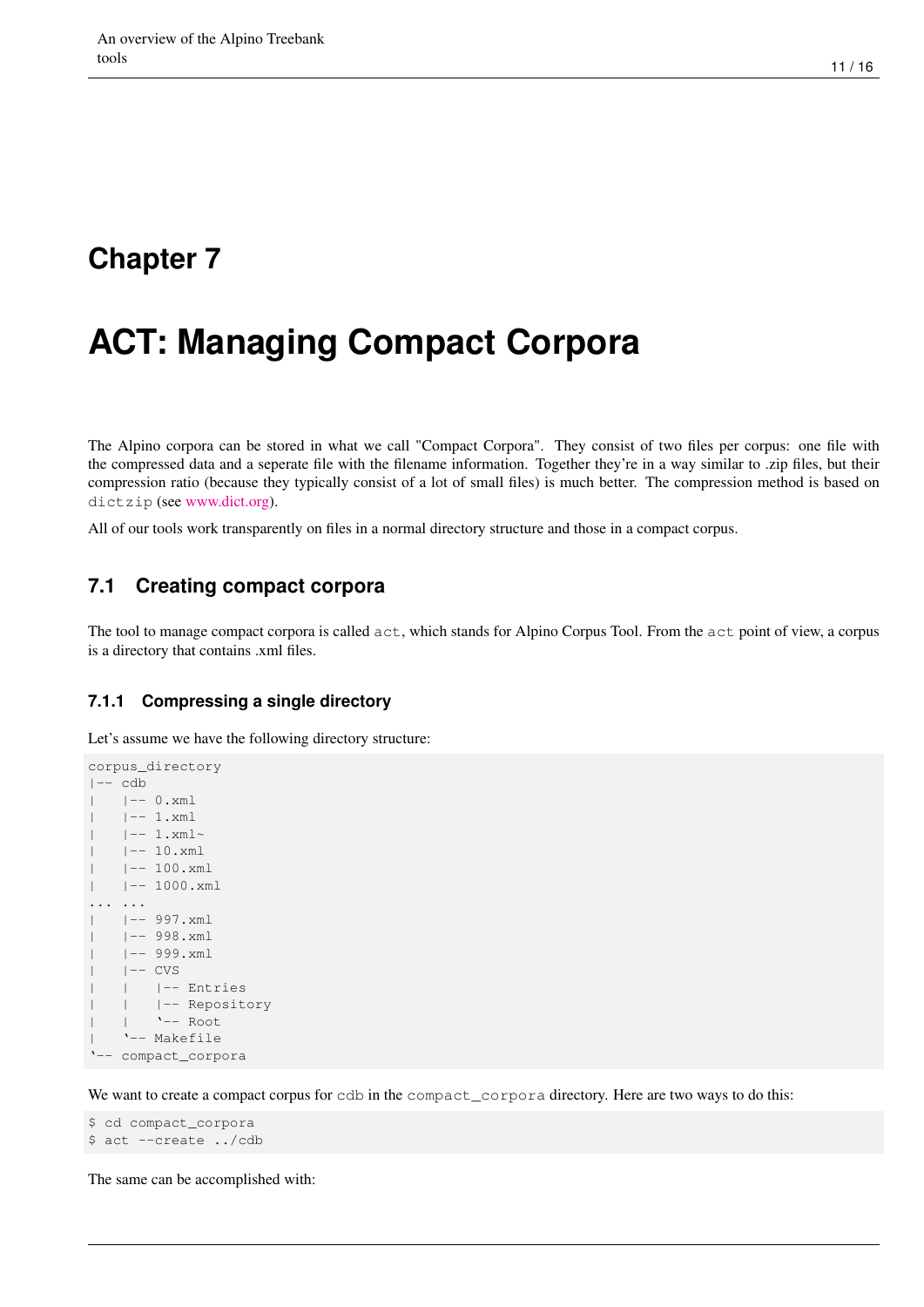\$ act --create --targetdir=compact\_corpora cdb

Both methods will put two new files in the compact\_corpora subdirectory:

```
'-- compact_corpora
    |-- cdb.data.dz
    '-- cdb.index
```
Compact corpora will only contain .xml files. In our example above,  $1 \cdot xm1 \sim$ , the CVS directory structure, and Makefile are all ignored.

#### <span id="page-14-0"></span>**7.1.2 Compressing a directory tree recursively**

Consider the following directory structure (only directories shown):

```
corpus_directory
|-- cdb
| '-- CVS
|-- Machine
| '-- clef
| |-- AD19940103
| |-- AD19940104
| |-- AD19940105
       | |-- AD19940106
| |-- AD19940107
       | '-- AD19940108
'-- compact_corpora
```
Assume only cdb and the directories starting with "AD" contain .xml files.

The following will create a compact version of the Machine directory structure under compact\_corpora/Machine:

\$ act --create --recursive --targetdir=compact\_corpora/Machine Machine/

The target-directory will be created if necessary.

The default for  $\setminus$ -targetdir is the current directory, so the following yields the same result as the previous example:

```
$ mkdir -p compact_corpora/Machine
$ cd compact_corpora/Machine
$ act --recursive ../../Machine
```
To replace the Machine subdirectory with a compact equivalent use the following:

```
$ cd Machine
$ act --remove --create --recursive .
```
The  $\setminus$ --remove option will cause the source files to be removed after creating the compact corpus.

When using recursion to create compact corpora, the directories specified **should not** contain any xml files, i.e. they should (only) contain other directories.

#### <span id="page-14-1"></span>**7.2 Updating compact corpora**

Scenario: there's a compact corpus and there are several files that have updates. Say, a couple of sentences have been reparsed.

Updating will work on a sparse directory structure, i.e. the directory structure only needs to contain the reparsed files. These files will be merged with the existing compact corpus or compact corpora.

act --recursive --update --targetdir clef newly\_parsed\_clef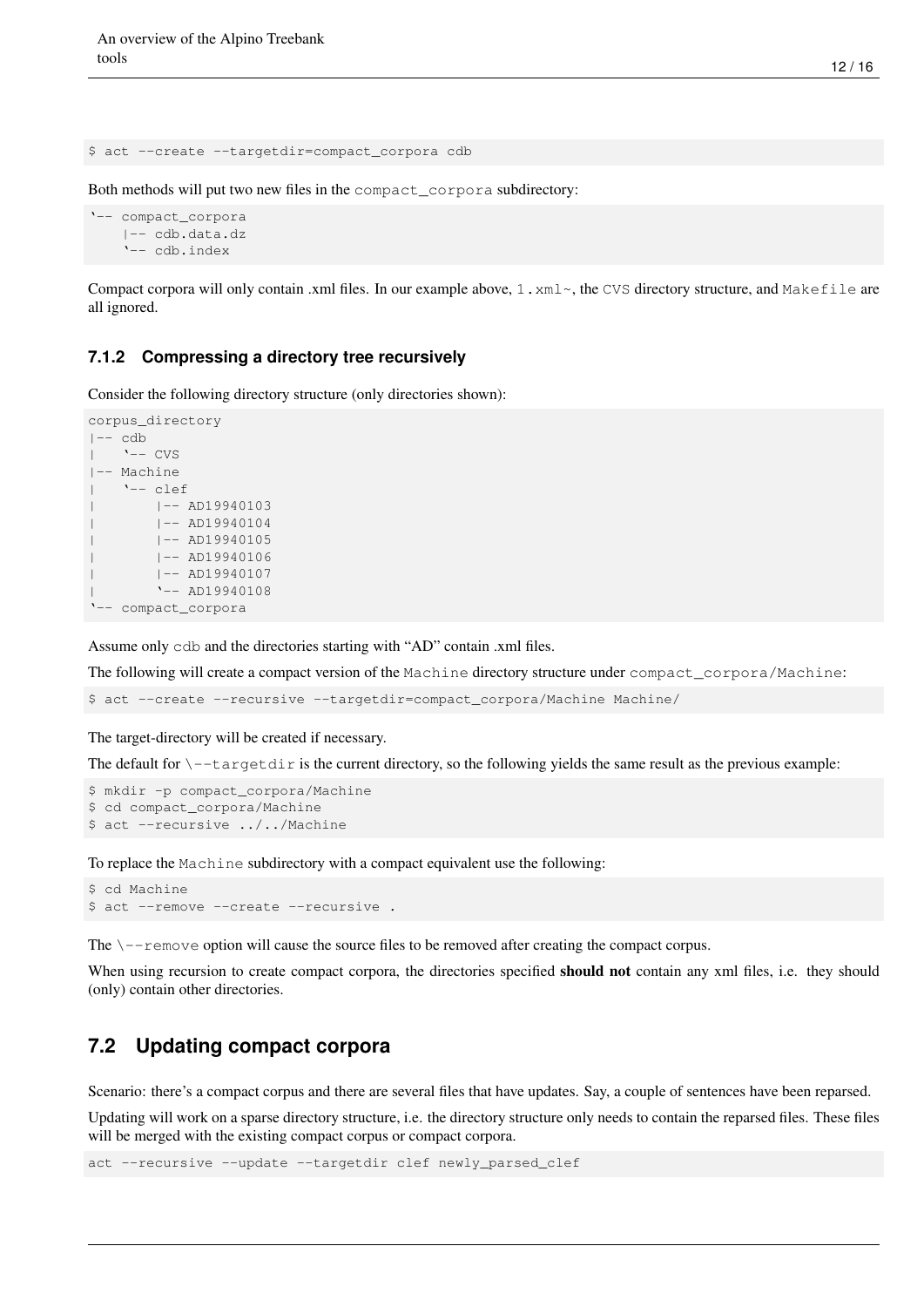#### <span id="page-15-0"></span>**7.2.1 Asymmetry of the \--targetdir option**

When using  $\--$ recursive, the  $\--$ targetdir option provides a straight directory to directory mapping. With regular corpus directories (directories that contain xml files) however this is not possible, because when converting to a compact corpus the name of the last directory component has to map to a *filename*.

Let's illustrate this with two examples. The cdb directory is a regular corpus directory and (therefore) contains .xml files. The cdb compact corpus will be created/updated *below* the compact\_corpora directory:

act --update cdb --targetdir=compact\_corpora

The clef directory does not contain any .xml files, it contains other directories that contain the .xml files. In this case we have a direct mapping from directory to directory:

```
act --recursive --update clef --targetdir=compact_corpora/clef
```
Therefore the directory arguments given to  $act \ \--recursively$  should not contain any . xml files, otherwise the compact corpora may end up in places not intended.

#### <span id="page-15-1"></span>**7.3 Extracting compact corpora**

To extract a compact corpus use the  $\setminus$ -extract flag. At the moment of writing extracting only works non-recursively.

Extracting creates a new directory with .xml files for every compact corpus specified on the commandline. For example, the following extracts a collection of compact corpora to a specific directory (current directory is the default):

\$ act --targetdir /lots/of/space/Machine/clef --extract Machine/clef/\*.index

Use  $\setminus$ --force to have act overwrite existing directories.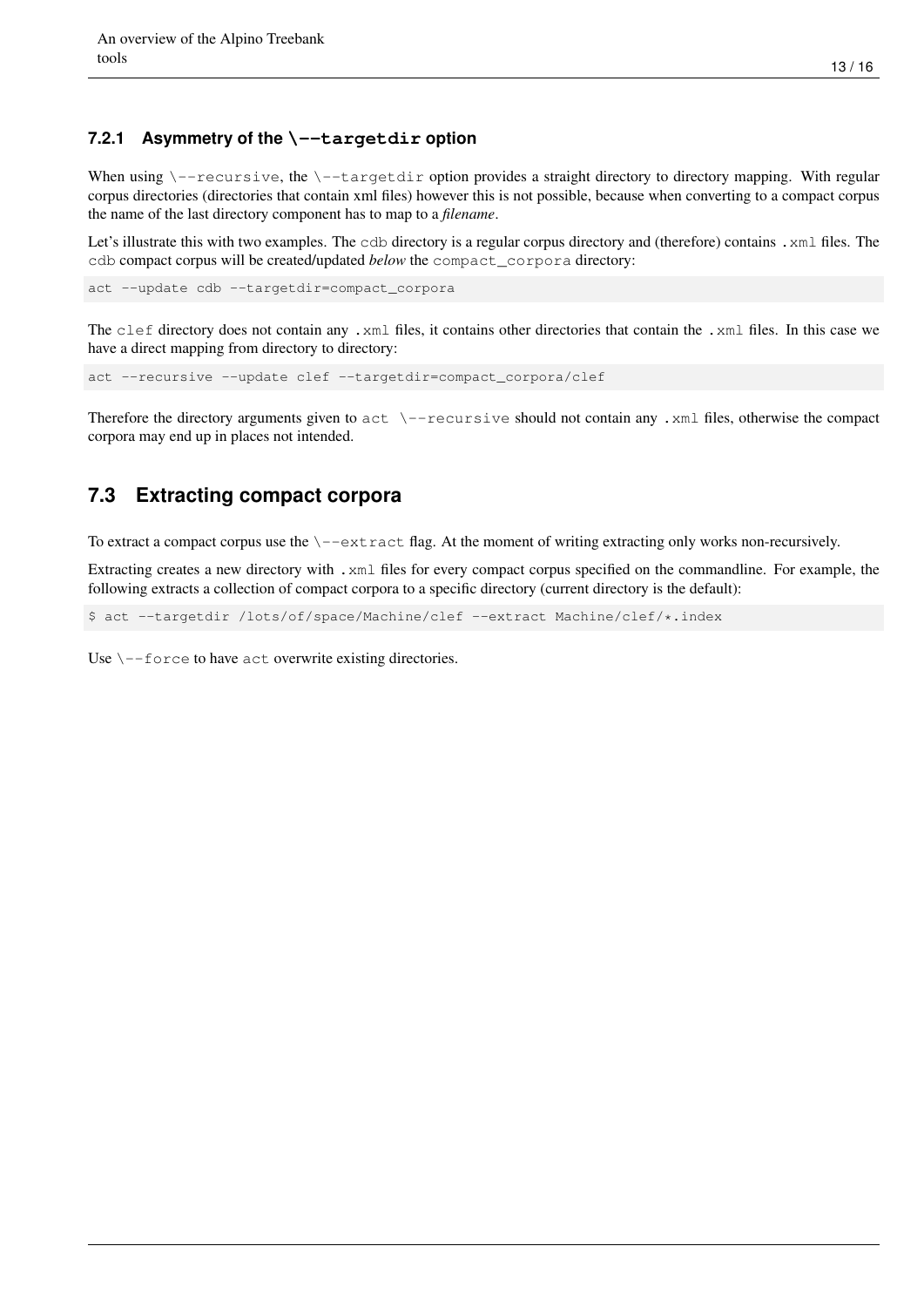# <span id="page-16-0"></span>**DTList: Listing the contents of a compact corpus**

To show the contents of a compact corpus use "`dtlist". The compact corpus `cdb can be specified as cdb, as cdb.index or as cdb.data.dz.

```
$ dtlist compact/corpora/cdb.index
compact_corpora/cdb/0.xml
compact_corpora/cdb/1.xml
compact_corpora/cdb/2.xml
compact_corpora/cdb/3.xml
compact_corpora/cdb/4.xml
compact_corpora/cdb/5.xml
...
```
Note the complete path in the output and the numerical sorting.

**Watch out with wildcards and compact corpora** The following will give two listings! One for cdb.data.dz, and one for cdb.index:

\$ dtlist compact\_corpora/cdb\*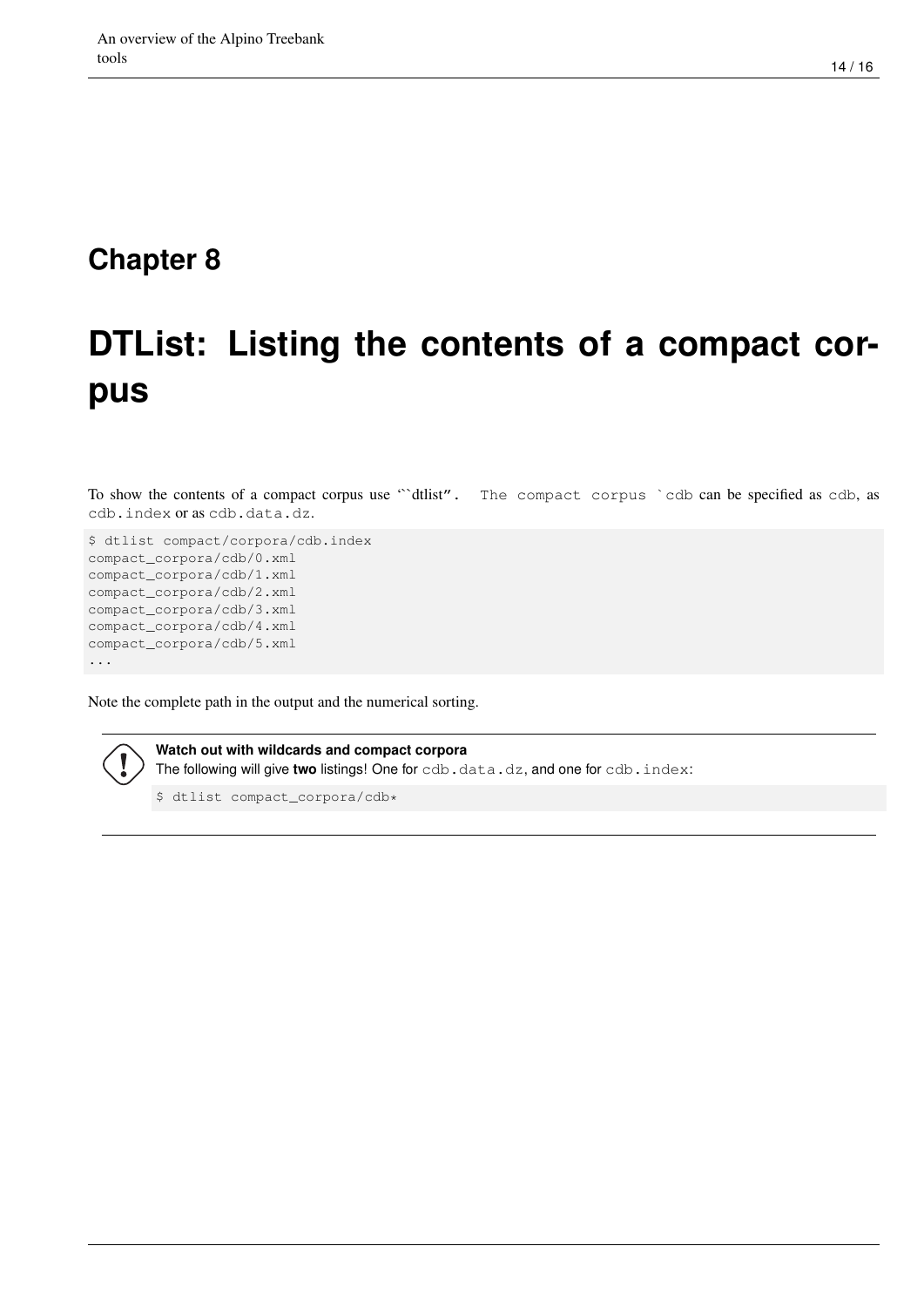## <span id="page-17-0"></span>**DTGrep: grep in dependency structures**

DTGrep can be used to search in dependency structures with regular expressions. The  $d \tau$ ep program basically is a stripped down grep program that knows about Compact Corpora. DTGrep uses Perl-compatible regular expressions.

```
usage: dtgrep [options] arguments
options:
 --help show this help message and exit
 -ePATTERN, --regexp=PATTERN
                     use PATTERN as a regular expression
 -i, --ignore-case ignore case distinctions
 -v, --invert-match select non-matching lines
 -l, --files-with-matches
                    only print FILE names containing matches
 -h, --no-filename suppress the prefixing filename on output
 --stdin read file arguments from stdin. Any non-option
                     arguments on the commandline will be ignored.
```